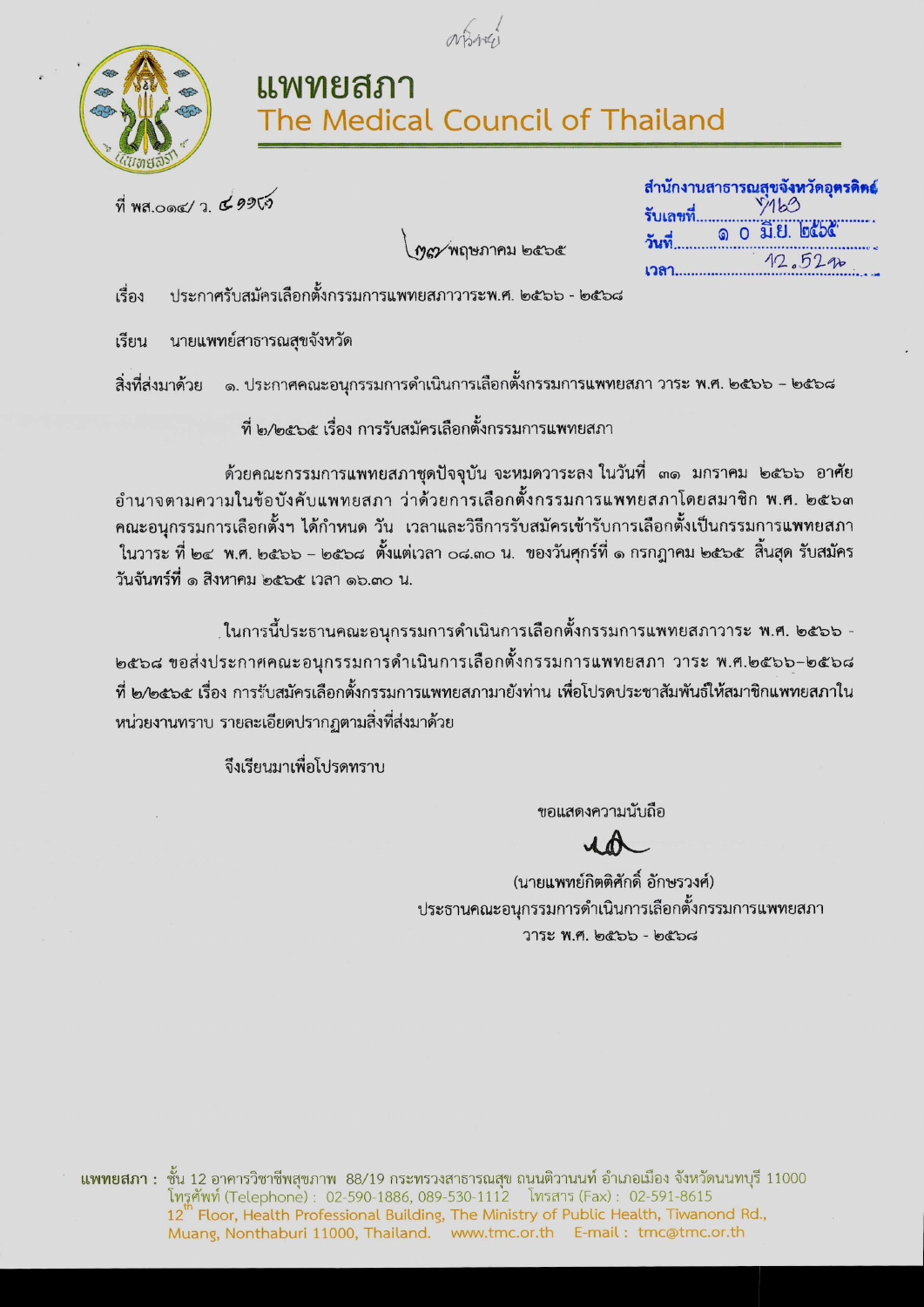

## ประกาศแพทยสภา ิคณะอนุกรรมการดำเนินการเลือกตั้งกรรมการแพทยสภา วาระ พ.ศ. ๒๕๖๖ – ๒๕๖๘ ที่ ๒ / ๒๕๖๕ เรื่อง การรับสมัครเลือกตั้งกรรมการแพทยสภา

้ เนื่องจากคุณะกรรมการแพทยสภาชุดปัจจุบัน จะหมดวาระลงในวันที่ ๓๑ มกราคม พ.ศ. ๒๕๖๖ อาศัย อำนาจตามความในข้อบังคับแพทยสภาว่าด้วยการเลือกตั้งกรรมการแพทยสภาโดยสมาชิก พ.ศ. ๒๕๖๓ คณะอนุกรรมการเลือกตั้งๆ จึงขอแจ้งวิธีการรับสมัครเข้ารับการเลือกตั้งเป็นกรรมการแพทยสภา ในวาระ พ.ศ.  $\mathbb{C}$ อะออ – ๒๕๖๘ ดังนี้

ข้อ ๑ ผู้สมัครเข้ารับการเลือกตั้งต้องมีคุณสมบัติ ตามมาตรา ๑๗ แห่งพระราชบัญญัติวิชาชีพเวชกรรม พ.ศ. ๒๕๒๕ คือ

๑.๑ เป็นผู้ประกอบวิชาชีพเวชกรรม

- ๑.๒ เป็นผู้ไม่เคยถูกสั่งพักใช้ใบอนุญาตหรือเพิกถอนใบอนุญาต
- ็ด.๓ เป็นผู้ไม่เคยถูกศาลสั่งให้เป็นบุคคลล้มละลาย

ข้อ ๒ ให้ผู้สมัครหรือผู้แทนกลุ่มผู้สมัครยื่นใบสมัครรับเลือกตั้งตามแบบที่คณะอนุกรรมการฯ กำหนด ณ สถานที่ และภายในกำหนดระยะเวลาที่ได้ประกาศไว้ โดยดาวน์โหลดใบสมัครได้ที่ www.tmc.or.th และพิมพ์ ู รายละเอียดเป็นลายลักษณ์อักษรเกี่ยวกับผู้สมัครรับเลือกตั้ง และข้อความที่ต้องการสื่อถึงสมาชิกแพทยสภา **ด้วย** Font TH-Sarabun หรือ Font Angsana ขนาด ๑๔ ไม่เกิน ๑๕ บรรทัด พร้อมแนบรูปถ่ายสุภาพ หน้าตรง ้ไม่เกิน ๖ เดือน ขนาด ๒ x ๒.๕ นิ้ว จำนวน ๒ รูป ไฟล์ข้อมูลรายละเอียดของผู้สมัคร (แผ่นซีดี, แฟลชไดรฟ์ หรือนำส่งมายัง E-mail : prtmc.tmc@email.com ภายในวันยื่นใบสมัครรับเลือกตั้ง)

ข้อ ๓ ในกรณีที่ไม่สามารถส่งใบสมัครด้วยตนเองได้

- .๓.๑ ให้ผู้แทนนำส่งใบสมัครรับเลือกตั้ง พร้อมรายละเอียดตามข้อ ๒ และหนังสือมอบอำนาจ ตามแบบที่คณะอนุกรรมการดำเนินการเลือกตั้งฯ กำหนด
- .๓.๒ ส่งใบสมัครรับเลือกตั้งทางไปรษณีย์ ลงทะเบียนแบบตอบรับ ถึงประธานอนุกรรมการ ตำเนินการเลือกตั้งฯ ณ สำนักงานเลขาธิการแพทยสภา อาคารมหิตลาธิเบศร ชั้น ๑๒ เลขุที่ ๘๘/๑๙ ซอยสาธารณสุข ๘ กระทรวงสาธารณสุข ตำบลตลาดขวัญ อำเภอเมือง จังหวัดนนทบุรี ๑๑๐๐๐ เพียงแห่งเดียว

์ ข้อ ๔ กำหนดวันและ เวลา รับสมัคร ตั้งแต่เวลา ๐๘.๓๐ น. ของวันศุกร์ที่ ๑ กรกฎาคม ๒๕๖๕ สิ้นสุด รับสมัคร วันจันทร์ที่ ๑ สิงหาคม ๒๕๖๕ เวลา ๑๖.๓๐ น.

ต่อหน้า ๒ / หลังพ้น ..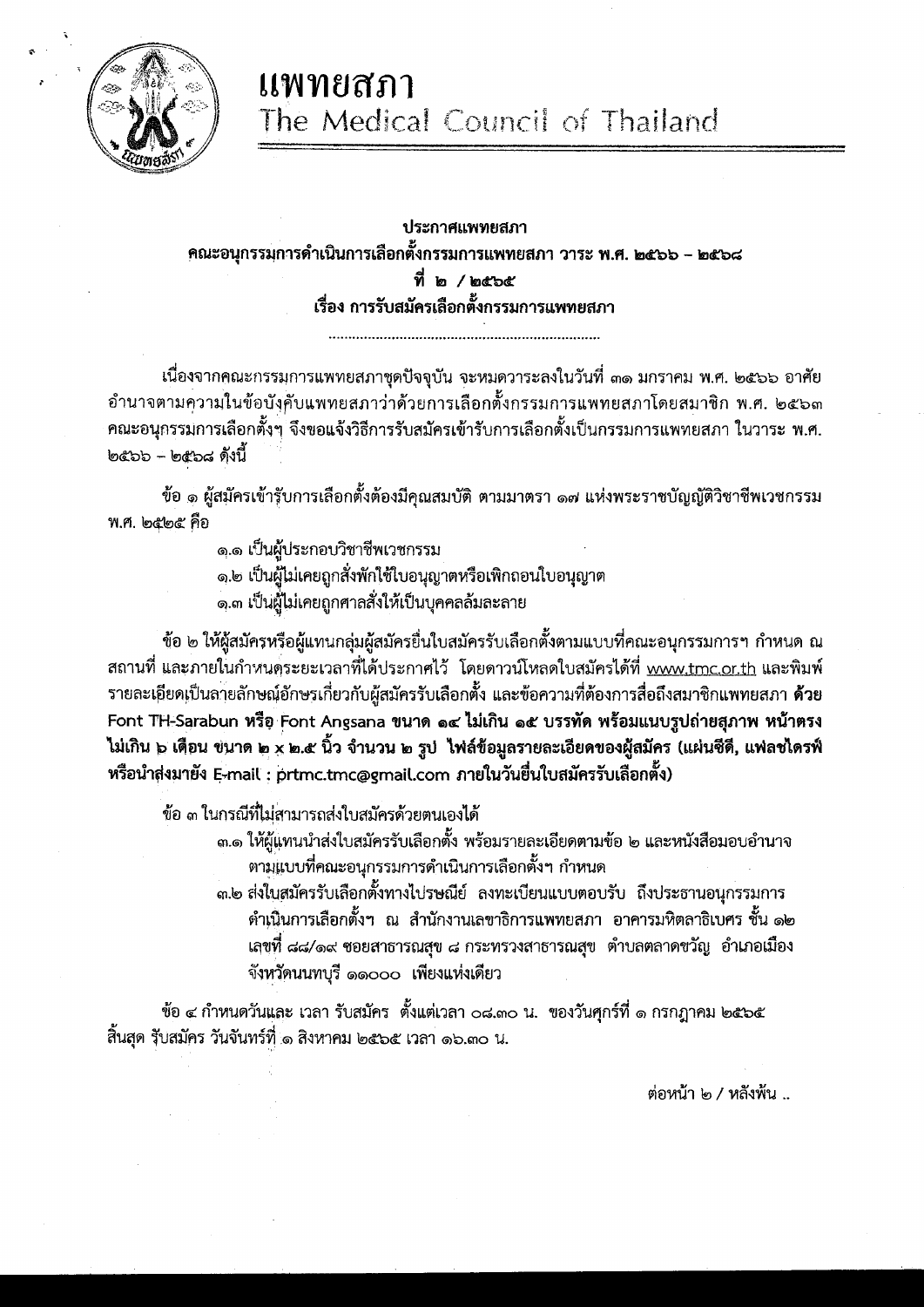หลังพ้นกำหนดการรับสมัครเลือกตั้ง คณะอนุกรรมการดำเนินการเลือกตั้งฯ จะตรวจสอบคุณสมบัติของ ผู้สมัคร แล้วแจ้งให้ผู้สมัครทราบผลการตรวจสอบ

ข้อ ๕ คณะอนุกรรมการดำเนินการเลือกตั้งฯ จะดำเนินการจัดพิมพ์รายละเอียดของผู้สมัครทุกท่านตาม ข้อความที่ผู้สมัครส่งมอบให้กับคณะอนุกรรมการดำเนินการเลือกตั้งฯ และจะจัดส่งรายละเอียดดังกล่าวถึงสมาชิก ้แพทยสภา พร้อมรูปถ่าย บัตรลงคะแนนเลือกตั้ง และจะแจ้งกำหนดวันที่ เวลา สถานที่ดำเนินการตรวจนับคะแนน ให้ทราบต่อไป

ข้อ ๖ กรรมการแพทยสภาโดยการเลือกตั้งที่จะเลือกตั้งใน วาระ พ.ศ. ๒๕๖๖–๒๕๖๘ มีจำนวน ๓๒ ท่าน

หั้งนี้ การดำเนิน<del>การตามประกาศนี้ให้เป็นอำ</del>นาจของคณะอนุกรรมการดำเนินการเลือกตั้ง กรรมการแพทยสภา วาระ พ.ศ. ๒๕๖๖ – ๒๕๖๘ เป็นผู้วินิจฉัยและคำวินิจฉัยนั้นเป็นที่สิ้นสุด

จึงขอประกาศให้ทราบโดยทั่วกัน

ประกาศ ณ วันที่ ๙ พฤษภาคม พ.ศ. ๒๕๖๕

(นายแพทย์กิตติศักดิ์ อักษรวงศ์) ประธานคณะอนุกรรมการดำเนินการเลือกตั้งกรรมการแพทยสภา วาระ พ.ศ. ๒๕๖๖ - ๒๕๖๘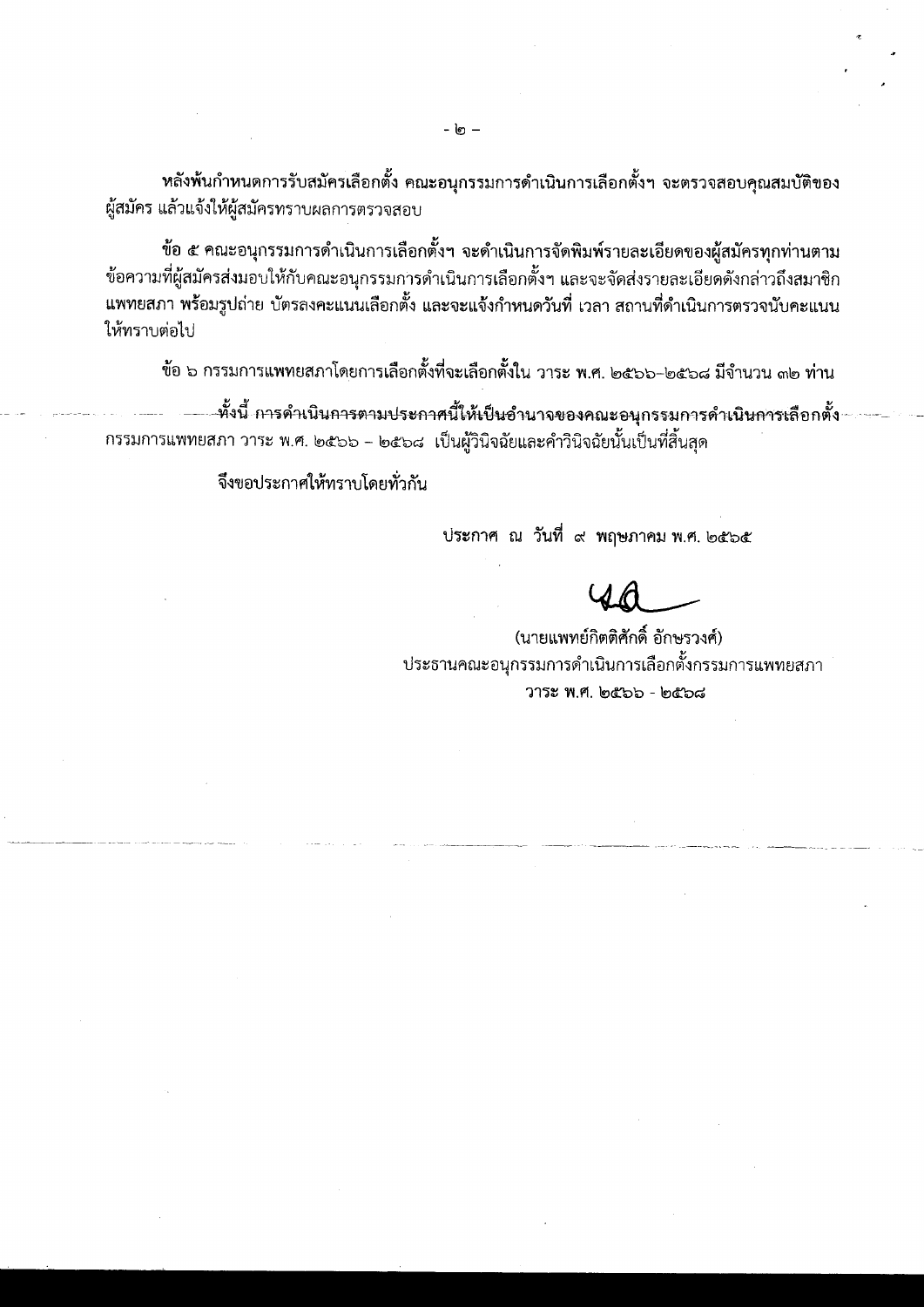|                                         | ใบสมัครรับเลือกตั้งเป็นกรรมการแพทยสภา                                                                                          |                    |
|-----------------------------------------|--------------------------------------------------------------------------------------------------------------------------------|--------------------|
|                                         | วาระที่ ๒๔ (พ.ศ. ๒๕๖๖ – ๒๕๖๘)                                                                                                  |                    |
| <u>ส่วนที่ ๑</u> สำหรับผู้สมัคร         |                                                                                                                                |                    |
|                                         |                                                                                                                                |                    |
|                                         |                                                                                                                                | รูปถ่ายขนาด ๒ นิ้ว |
|                                         |                                                                                                                                |                    |
|                                         |                                                                                                                                |                    |
|                                         |                                                                                                                                |                    |
|                                         |                                                                                                                                |                    |
|                                         | (๔) ได้รับอนุญาตให้เป็นผู้ประกอบวิชาชีพเวชกรรม                                                                                 |                    |
|                                         |                                                                                                                                |                    |
|                                         | ขอสมัครรับเลือกตั้งเป็นกรรมการแพทยสภา วาระที่ ๒๔ (พ.ศ. ๒๕๖๖ – ๒๕๖๘) พร้อมนี้ได้แนบ                                             |                    |
|                                         | $\Box$ รูปถ่ายหน้าตรง ไม่สวมหมวก ไม่ใส่แว่นตาดำ ไม่เกิน ๖ เดือน ขนาด ๒ นิ้ว จำนวน ๒ รูป                                        |                    |
|                                         | ๑. เป็นผู้ประกอบวิชาชีพเวชกรรม<br>๒. ไม่เคยถูกสั่งพักใช้ใบอนุญาตหรือเพิกถอนใบอนุญาต<br>๓. ไม่เคยถูกศาลสั่งให้เป็นบุคคลล้มละลาย |                    |
|                                         | (๖) ข้าพเจ้ายินยอมให้แพทยสภาตรวจสอบสถานะบุคคลล้มละลาย                                                                          |                    |
|                                         |                                                                                                                                |                    |
|                                         |                                                                                                                                |                    |
|                                         |                                                                                                                                |                    |
|                                         |                                                                                                                                |                    |
|                                         |                                                                                                                                |                    |
|                                         |                                                                                                                                |                    |
|                                         |                                                                                                                                |                    |
|                                         |                                                                                                                                |                    |
|                                         | ึคณะทำงานรับสมัครได้รับใบสมัครเลือกตั้งเป็นกรรมการแพทยสภา ของ                                                                  |                    |
|                                         |                                                                                                                                |                    |
| <u>ส่วนที่ ๒</u> สำหรับคณะทำงานรับสมัคร |                                                                                                                                |                    |
|                                         |                                                                                                                                |                    |
|                                         | คณะทำงานรับสมัคร                                                                                                               |                    |

 $\bullet$ 

J.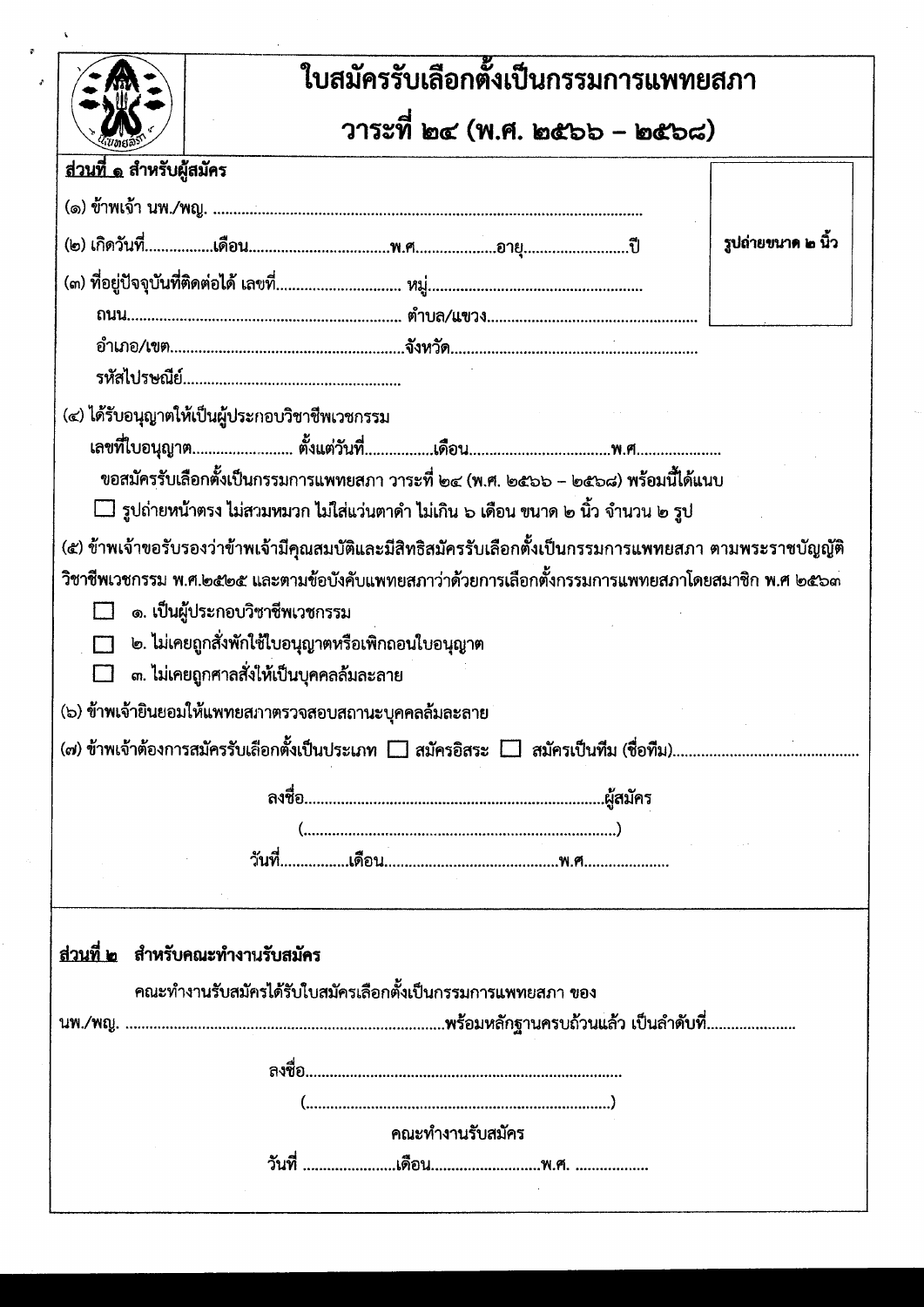กรุณาส่งเอกสารนี้เป็นไฟล์ ".docx" ใช้ฟอนต์สารบรรณหรือฟอนต์ Angsana ขนาด ๑๔ มายัง E-mail: pr@tmc.or.th หรือ แผ่นซีดี หรือ แฟลชไดรฟ์



ข้อมูลผู้สมัครรับเลือกตั้งเป็นกรรมการแพทยสภา

วาระที่ ๒๔ (พ.ศ. ๒๕๖๖-๒๕๖๘)

ข้าพเจ้า [\_] ยินยอม [\_] ไม่ยินยอม ให้แพทยสภาเผยแพร่ข้อมูลในเอกสารนี้ทางสื่ออิเล็กทรอนิกส์เพื่อประชาสัมพันธ์การเลือกตั้ง คุณวุฒิการศึกษา  $\mathbf{W}$  of  $\mathbf{M}$ หมายเหตุ : ให้แนบหลักฐานคุณวุฒิการศึกษาเป็นไฟล์ PDF มายัง E-mail : pr@tmc.or.th หรือ แผ่นซีดี หรือ แฟลซไดรฟ์ ภายในวันยื่นใบสมัครรับเลือกตั้งด้วย หากผู้สมัครไม่แนบเอกสารดังกล่าว และไม่ส่งในรูปแบบไฟล์ .pdf ข้างต้น คณะอนุกรรมการดำเนินการเลือกตั้งกรรมการแพทยสภา วาระที่ ๒๔ (พ.ศ. ๒๕๖๖-๒๕๖๘) ขอสงวนสิทธิ์ประชาสัมพันธ์ เฉพาะเอกสารที่ผู้สมัครได้แนบเป็นหลักฐานและได้ส่งในรูปแบบไฟล์ .pdf ในวันยื่นใบสมัครรับเลือกตั้งเท่านั้น และไม่สามารถ ยื่นในภายหลังได้ าไระสบการณ์การทำงาน (ไม่เกิน ๙ ข้อ/บรรทัด) นโยบาย (ไม่เกิน ๑๕ บรรทัด) (ให้ผู้สมัครพิมพ์รายละเอียดเป็นฟอนต์ไทยสารบรรณหรือฟอนต์ Angsana ขนาด ๑๔ เกี่ยวกับประสบการณ์และนโยบาย ที่ต้องการสื่อถึงสมาชิกเป็นไฟล์ ".docx" มายัง E-mail : pr@tmc.or.th หรือ แผ่นซีดี หรือ แฟลชไดรฟ์ คณะอนุกรรมการ ดำเนินการเลือกตั้งฯ จะดำเนินการจัดพิมพ์รายละเอียดของผู้สมัครตามข้อความที่ผู้สมัครส่งมอบให้)